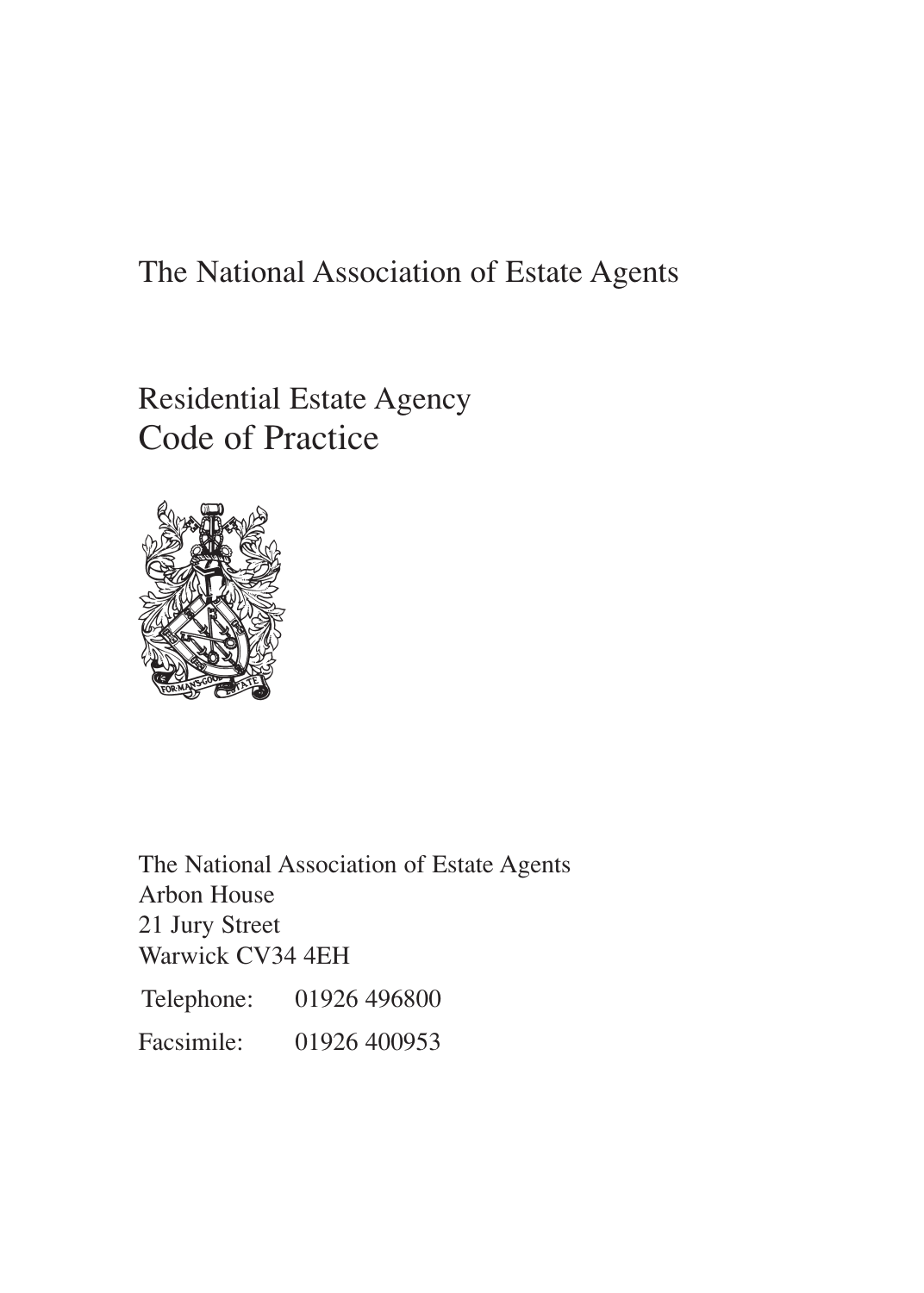# The National Association of Estate Agents

## Residential Estate Agency Code of Practice

#### **Contents**

- 1. General
- 2. Instructions
- 3. For Sale Boards
- 4. Published Material
- 5. Offers
- 6. Access to Premises
- 7. Clients' Money
- 8. Conflicts of Interest
- 9. Financial Services
- 10. Interpretation and Definitions

This Code of Practice has been adopted under the Association's Rules of Conduct at the Council meeting of 22 October 1996. The resolution of Council was that the Code would be mandatory on principals, partners and directors with effect from 1 January 1997.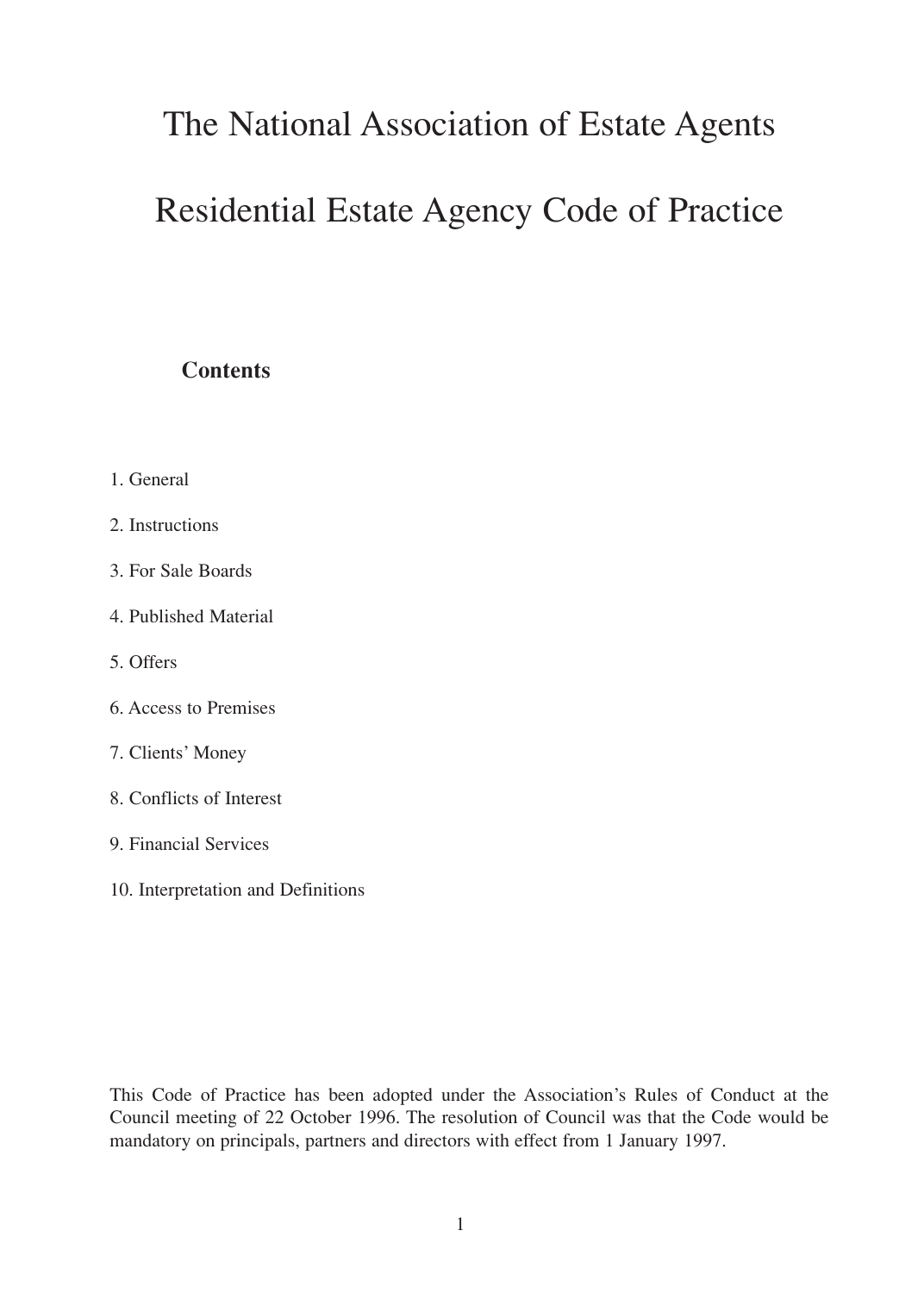## **1. General**

- a) This Code applies to estate agency services (provided by a person or organisation who has agreed or is required to comply with it) in the United Kingdom for the selling and buying of residential property (see 10 a) below - all references hereafter in this Code to 'property' mean residential property as so defined) and related services. The Code aims to promote the highest standards of service. You must comply with all laws relating to residential estate agency (such as The Estate Agents Act 1979 and The Property Misdescriptions Act 1991, together with all relevant Orders and Regulations) and all other relevant legislation.
- b) You must offer equality of professional service to any person, regardless of their race, creed, sex or nationality. You must not be involved in any plan or arrangement to discriminate against a person or people because of their race, creed, sex, disability or nationality.
- c) You must always act both within the law and in the best interests of the client (see 10 b) below). You must offer suitable advice to meet the client's aims and needs. You must immediately (see 10 c) below) tell your client, in writing, about any circumstances which may give rise to a conflict of interest. However, this duty does not excuse you from considering fairly all those involved in the proposed sale or purchase. You must not release without your client's permission or misuse confidential information given by your client during the process of selling or buying a property.
- d) You must make sure that you and all members of your staff keep to this Code and have a good working knowledge of the law of agency, the law of contract, and all relevant estate agency legislation.

### **2. Instructions**

- a) By law you must give your client written confirmation of his (see 10 below) instructions to act in the buying or selling of properties on his behalf. You must give the client written details of your fees and expenses and of your business terms. You must give the client these details before he is committed or has any liability towards you. If appropriate, you must notify your client in writing if you or an 'associate' (see 8 a) below) or 'connected person' (see 10 d) below) wish to offer estate agency, surveying, investment, insurance or other services to people proposing to buy your client's property through you.
- b) Except for any previously agreed expenses and fees, fees will only become due if a purchaser enters into a contract (in Scotland, concludes missives), through you, to buy the property, or as stated otherwise in your terms of business. If you use the phrase 'sole selling rights', 'sole agency' or 'ready, willing and able purchaser' within the terms of engagement, you must explain these phrases in writing, as set out in The Estate Agents (Provision of Information) Regulations 1991. Your client must be informed that, if any other agent introduces a purchaser to them during the period of your sole agency agreement this will be regarded as an introduction by you and the client will have to pay your fees.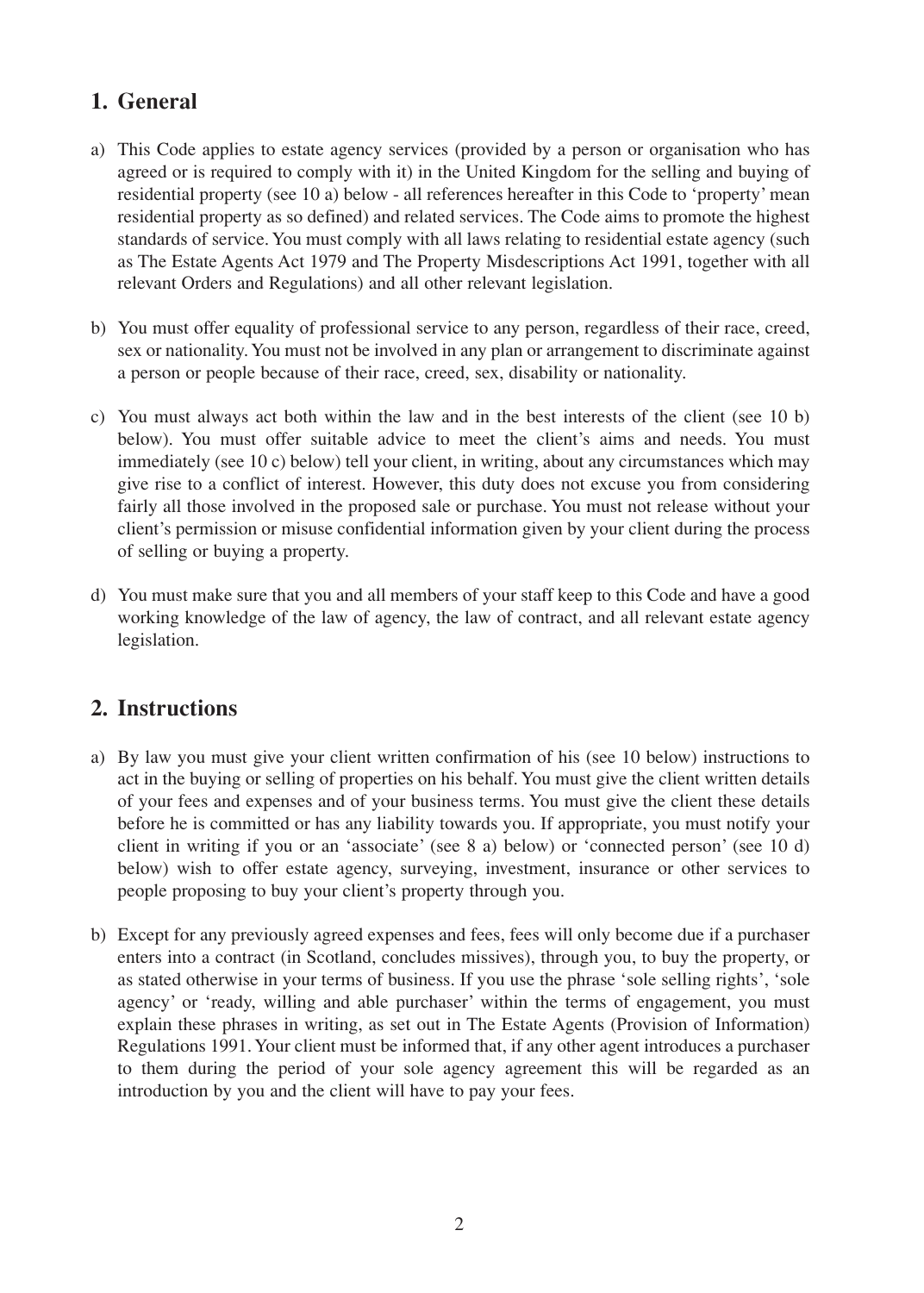- c) If the client withdraws his instructions from you, you must advise him of any circumstances in which he may have to pay more than one fee.
- d) You must try to get written confirmation if your client wishes to terminate your agency. You must give the client written confirmation that you are no longer acting for him and give details of any fees or charges the client owes you. You must also explain any continuing liability the client may have to pay you commission.
- e) If you receive instructions from a client, you must give that client written notice that there may be a dual fee liability if:
	- that client has previously instructed another agent to sell the same property on a sole or joint sole agency or a sole selling rights basis;

or

- that client instructs another agent during or after the period of your sole agency or sole selling rights.
- f) You must give up your rights to any commission if a purchaser first introduced by you goes on to buy the property through another agent, in circumstances where that purchaser was introduced by the other agent more than six months after the date your agency ended.
- g) You must not instruct other agencies to assist you in selling a property without your client's permission. If the client gives permission, you must make sure any other agent appointed by you agrees to comply with this Code.
- h) When you give advice to someone hoping to sell his property, any figure you advise either as a recommended asking price or as a possible selling price must be given in good faith reflecting current market conditions. You must never deliberately misrepresent the value of a property in order to gain an instruction.
- i) You must not directly or indirectly harass (see 10 e) below) any person in order to gain instructions. Also, you must not repeatedly try to gain instructions in a way likely to cause offence.
- j) You must not put any client's property on the market for sale without permission from that client or the client's properly appointed representative.

#### **3. For Sale Boards**

a) You can only erect a 'For Sale' board with the client's permission. When you put up a 'For Sale' board you must keep to the Town and Country Planning (Control of Advertisements) Regulations 1992 as amended; or in Scotland, the Town and Country Planning (Control of Advertisement) Regulations 1990. You must accept liability for any claim arising under these Regulations in connection with the board, unless the action arises as a result of a further board being put up by another person.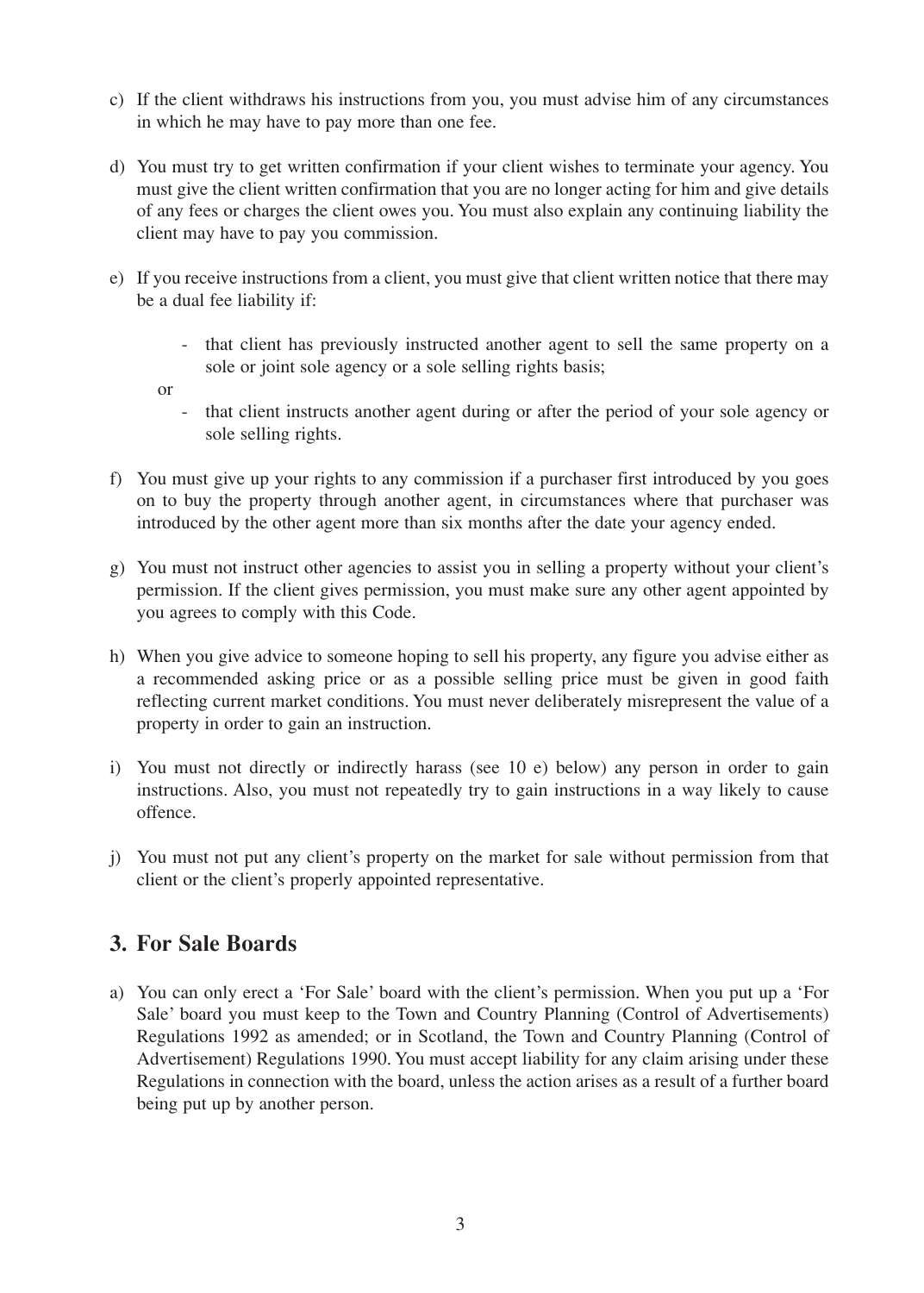- b) You must not erect an estate agency board at a property unless you have been instructed to sell that property.
- c) If your 'For Sale' board relates to part of a building in multiple occupation it should, where desirable, indicate the part to which it relates.
- d) You must not replace another agent's board with your own, or remove another agent's board from a property, without the client's permission. If you have the client's permission you must immediately tell the other agent, in writing, of the action you have taken.

### **4. Published Material**

- a) You must take all reasonable steps to make sure that all statements, whether oral or written, made about a property are accurate. Whenever possible, the written details of a property must be sent to the Seller for them to confirm that the details are accurate.
- b) All advertisements must be fair, decent and honest.

### **5. Offers**

- a) By law you must tell clients as soon as is reasonably possible about all offers that you receive at any time until contracts have been exchanged (in Scotland, missives have been concluded) unless the offer is an amount or type which the client has specifically instructed you, in writing, not to pass on. You must confirm such offers in writing at the earliest opportunity and keep a written or computerised record of all offers you receive.
- b) You must not discriminate, or threaten to discriminate against a prospective purchaser of your client's property because that person refuses to agree that you will (directly or indirectly) provide services to them. Discrimination includes the following:
	- Failing to tell the client of an offer to buy the property.
	- Telling the client of an offer less quickly than other offers you have received.
	- Misrepresenting the nature of the offer or that of rival offers.
	- Giving details of properties for sale first to those who have indicated they are prepared to let you provide services to them.
	- Making it a condition that the person wanting to buy the property must use any other service provided by you or anyone else.
- c) You must take reasonable steps to find out from the prospective purchaser his source and availability of the funds for buying the property and pass this information to the client.
- d) You must tell your client in writing as soon as reasonably possible after you find out that a prospective purchaser, who has made an offer, has applied to use your services or those of an associate or connected person in connection with that purchase.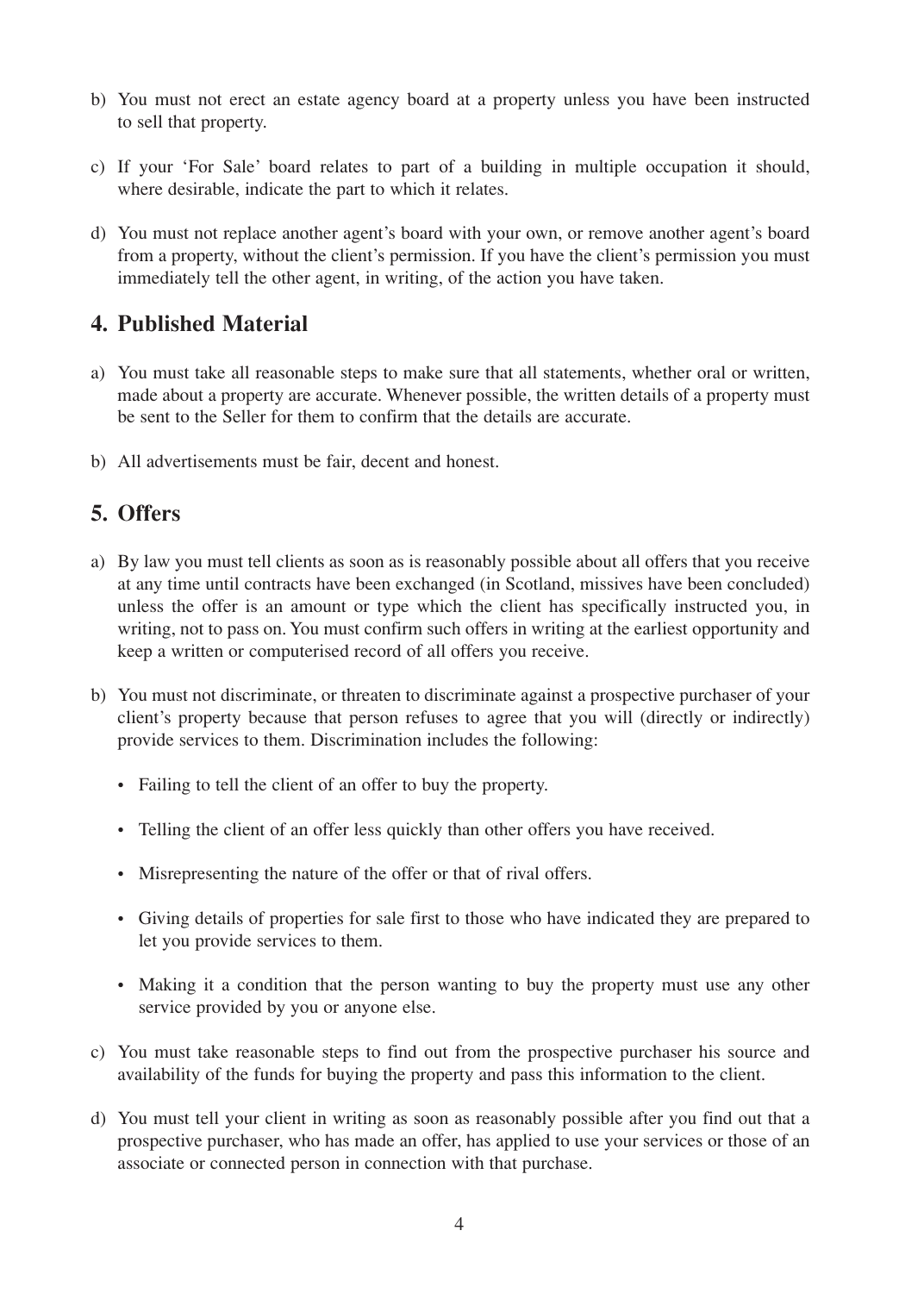e) When an offer has been accepted subject to contract, you must consult and take your client's instructions as to whether the property should be withdrawn from the market, or continue to be marketed. In the latter case, you must so advise the prospective purchaser in writing.

You remain under the legal obligation to pass on offers, as defined in 5 a) above.

f) In England, Wales and Northern Ireland

You must do everything you reasonably can to keep all prospective purchasers who have recently made offers through you, and which have not already been rejected, informed of the existence (but not the amount) of other offers submitted to the client. You must not misrepresent the existence of, or any details of, any other offer allegedly made, or the status of any other person who has made an offer. If you know that your client has instructed a solicitor to send a contract to an alternative purchaser, then you must tell your prospective purchaser in writing.

#### In Scotland

You must do everything you reasonably can to keep those who have told you that they intend to make an offer informed of the existence (but not the amount) of any other offers. All your negotiations must neither advantage nor disadvantage any of the prospective purchasers involved.

If you have received a note of interest (either orally or in writing) from someone intending to make an offer, you must do the following:

- Immediately tell your client about the note of interest and confirm the details in writing, whenever this is practicable. (You must keep a written, or computerised, record of all notes of interest).
- Do everything reasonably possible to tell the person intending to make an offer about any formal closing date for offers.

#### **6. Access to Premises**

- a) Unless you and the client agree otherwise in writing, if you hold the keys to a property you must accompany anyone looking around that property. If you are arranging for someone to view an occupied property, you must agree the arrangements with the occupier beforehand, wherever possible.
- b) You must make sure that all the keys you have are coded and kept secure. You must maintain records of when you issue keys and to whom, and when they are returned. These records must be kept secure and separate from the actual keys. You must only give keys to people providing you with satisfactory identification.
- c) After exchange of contracts (in Scotland, conclusion of missives) you must not give the purchaser the keys to the property without specific permission from your client or their solicitor. (In Scotland, keys to the property must not be given to the purchaser without specific permission from the client's solicitor).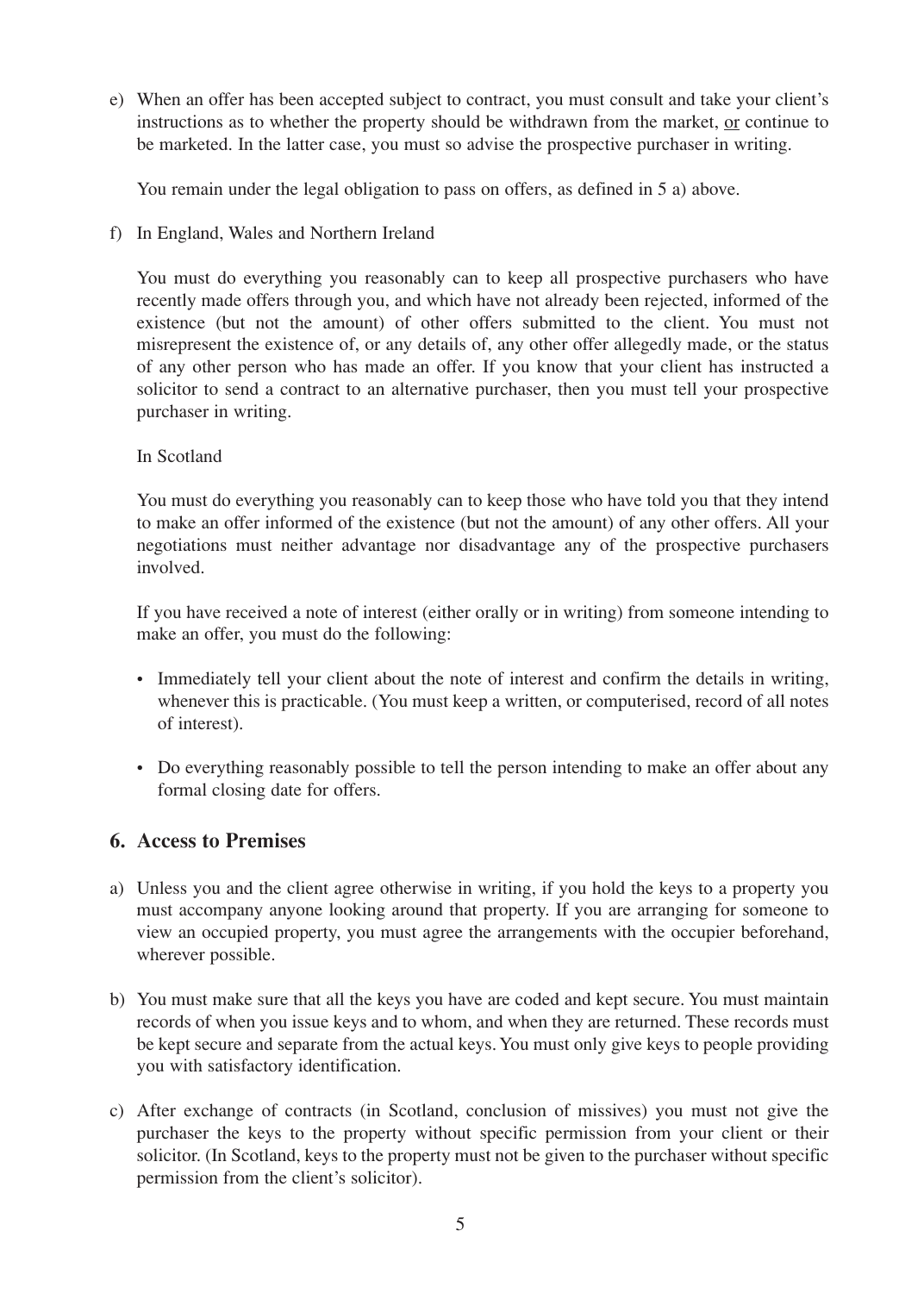### **7. Clients' Money**

In England, Wales and Northern Ireland

- a) You must not hold a deposit or any other money belonging to a client, unless you are covered by adequate insurance.
- b) All clients' money must be held in a separate client bank or building society account or accounts, as set out in the Estate Agents (Accounts) Regulations 1981. You must be able to account immediately for all money you are holding on behalf of a client.
- c) You must refund immediately any deposit paid before exchange of contracts, together with any interest that may be due when you are asked, in writing, to do so. You should ask for a receipt for all the deposits you refund.
- d) You must not deduct any cost or charges from any client's money you hold, unless your client has given you written authority to do so.

In Scotland, deposits should not be taken at any time.

### **8. Conflict of Interest**

- a) If your firm is instructed to sell a property and you, an employee or an associate (or an associate of the employee if you know about the relationship) is intending to buy it, you must, before negotiations begin, give all the relevant facts. in writing, to the client and his solicitor. If you or an employee is intending to buy a property which your firm is instructed to sell, that person must take no further direct part in marketing that property. (The term 'associate' includes a brother, sister, husband, wife, "partner" (i.e. co-habitee in an intimate relationship). aunt, uncle, nephew, niece, parents, grandparents, children and grandchildren. The definition also includes business associates).
- b) If you are selling a property that is owned by you, an employee or an associate (or an associate of an employee); or you are selling a property in which you, an employee (or an associate of an employee) has an interest, you must, before negotiations begin, immediately give all the relevant facts, in writing, to the prospective purchaser.
- c) You must make every attempt to avoid any conflict of interest which might not be in the best interest of the client.

#### **9. Financial Services**

a) You must keep to the rules of the recognised self-regulating organisation (as defined under the Financial Services Act 1986) which regulates the conduct of your investment business, or the life assurance company you represent, as the case may be.